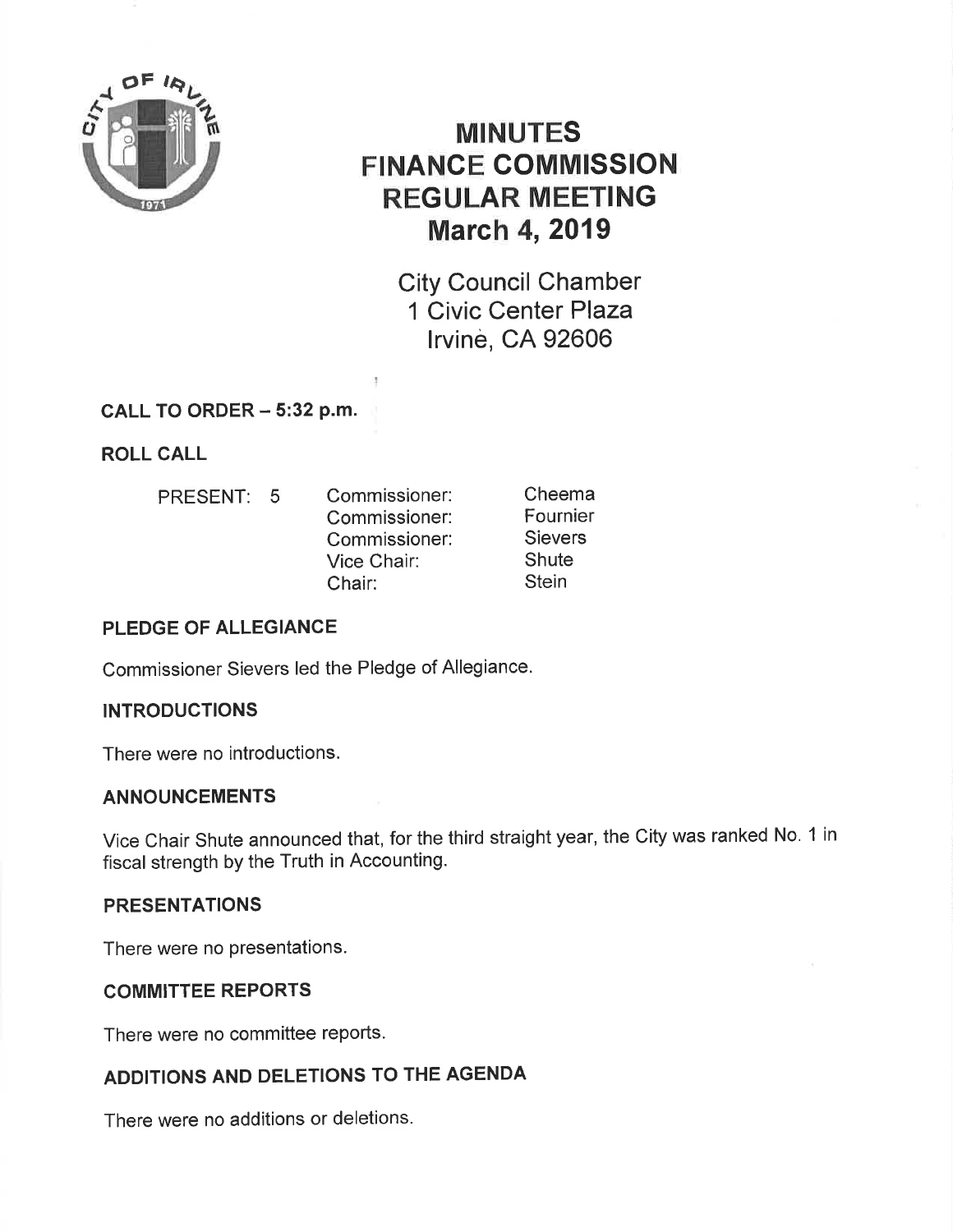### PUBLIC COMMENTS

The following individual spoke on the Veterans Cemetery:

Sharif Abdugapparov, UCI student, inquired on the status of Veterans Cemetery actions from previous city council and Finance commission meetings.

### COMMISSION BUSINESS

#### 1 MINUTES

# AGTION: Moved by Commissioner Sievers, seconded by Chair Stein, and unanimously carried to:

Approve the minutes of a regular meeting of the Finance Commission held on February 4, 2019 as amended to include discussion on the Orange County Board of Supervisors decision to transfer land in Anaheim Hills for the development of a cemetery.

#### TREASURER'S REPORT FOR THE QUARTER ENDED DECEMBER 31, 2018  $2.$

Don Collins, City Treasurer, presented the item and answered questions.

Commission discussion included: the duration/average yield of the portfolio; and available cash flow and reserves.

# RECOMMENDED AGTION: Moved by Commissioner Sievers, seconded by Gommissioner Cheema, and unanimously carried to:

Recommend that the City Council receive and file the Treasurer's Report for the quarter ended December 31, 2018.

#### ISHUTTLE FLEET PROCUREMENT  $3<sub>z</sub>$

Mike Davis, Transit & Transportation Administrator, presented the item and answered questions.

Commission discussion included: the standard life expectancy of current vehicles; clarification on ownership of buses versus oversight of daily operations; bus maintenance; use of Fund 116 for procurement; sales tax exemption; and future consideration of electric versus CNG vehicles.

# RECOMMENDED ACTION: Moved by Gommissioner Gheema, seconded by Chair Stein, and unanimously carried to:

1) Recommend city council approve that the orange county Transportation Authority procure twelve 32-foot transit style compressed natural gas buses to replace aging vehicles in the